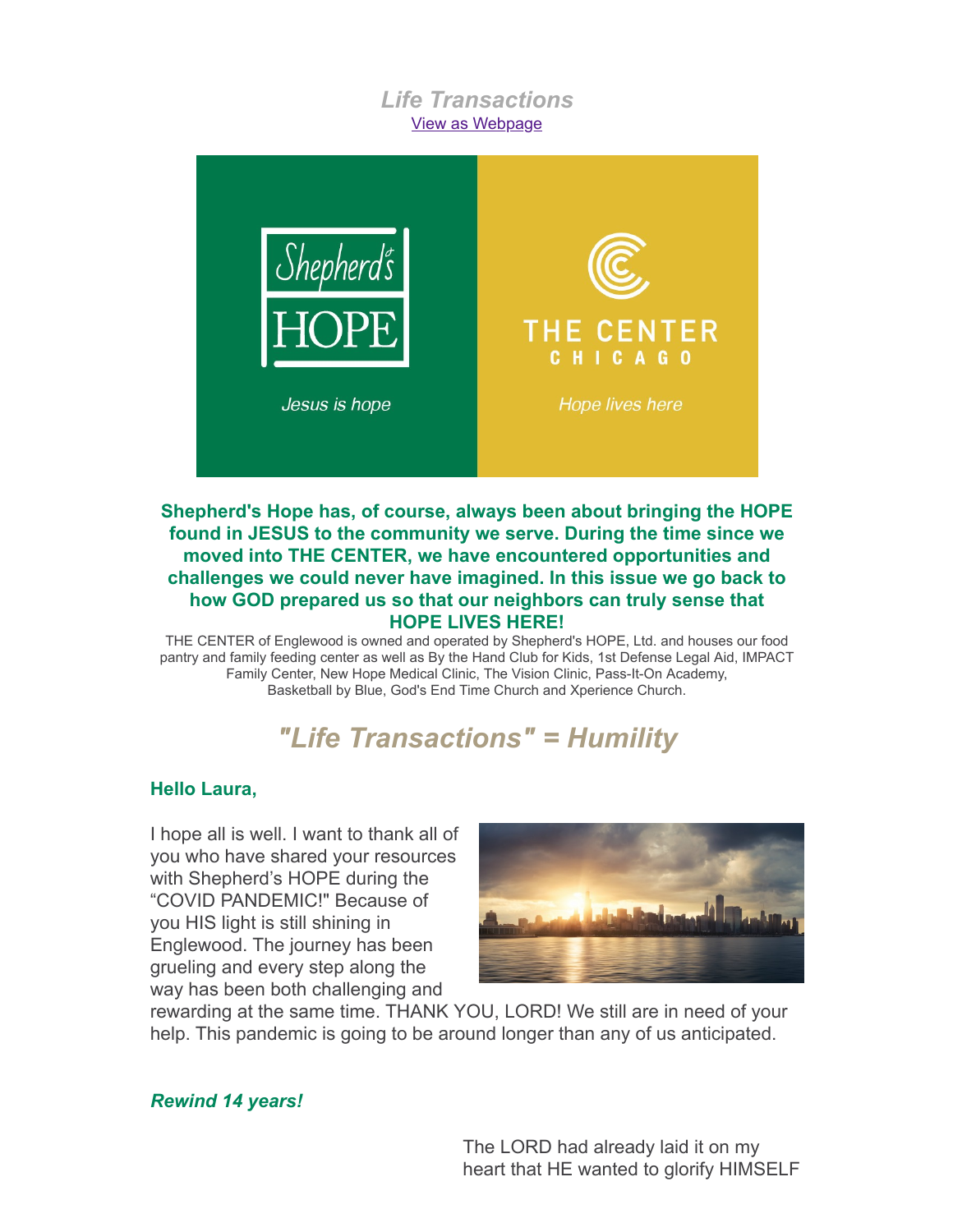![](_page_1_Picture_0.jpeg)

through me. He used an encounter with a homeless gentleman at the bottom of an exit ramp to break my heart and bring HIS plan to fruition. The LORD I know and love is our only salvation and, if HE chooses, HE will use any one of us for HIS glory.

For this to take place, the LORD takes us through many of what I call **"Life**

**Transactions."** These "Life Transactions" occur to humble us and make our hearts pliable so GOD "The Potter" can mold us into disciples that will glorify HIM. This only comes to fruition if we seek HIM through these transactions. If we seek comfort from the world to get us through, we won't ever realize the *"Life Giving" benefits of these "Life Transactions."*

Myself, I was so prideful and stubborn that it took the LORD seven (7) "Life Transactions" to humble me enough so HE could use me for HIS glory. I battled HIM every step of the way until the end. *Till I was on my knees at 57th and Lowe, asking HIM how I was going to get anything done when the people in the community wouldn't even acknowledge me*. HIS calming answer was so profound it shocked me

![](_page_1_Picture_5.jpeg)

to my core. HE explained, "Brian, I don't want you to do anything but be obedient to my will and I will take care of all the rest." So in other words all JESUS wanted was for me to deny myself and let HIM live in and through me. (*[Click here](https://vimeo.com/153284114)* to listen to WYLL radio interview for more detailed story)

Fast forward to March 3, 2009, the day we opened our doors to serve our neighbors at Shepherd's HOPE. From the beginning, we were providing food for over 200 of our neighbors and their families, touching approximately 800 lives a week. ONLY GOD! What an opportunity to build relationships and trust with our newly found friends.

In 2013 the LORD prompted Shepherd's HOPE to open a Family Feeding Center about a mile from our food pantry, feeding hot meals to our neighbors. This gave us another opportunity to build relationships and trust with our neighbors while breaking bread and sharing "The Gospel."

## *Incredible growth and opportunities...*

In May of 2018 the LORD shocked us again when HE had us purchase a 50,000 sq ft elementary school at 838 W Marquette Rd. We were already a familiar face in the community because our Family Feeding Center was located just 2 blocks north of the school on Peoria Ave. The school has given us a lot more exposure. Combining

![](_page_1_Picture_11.jpeg)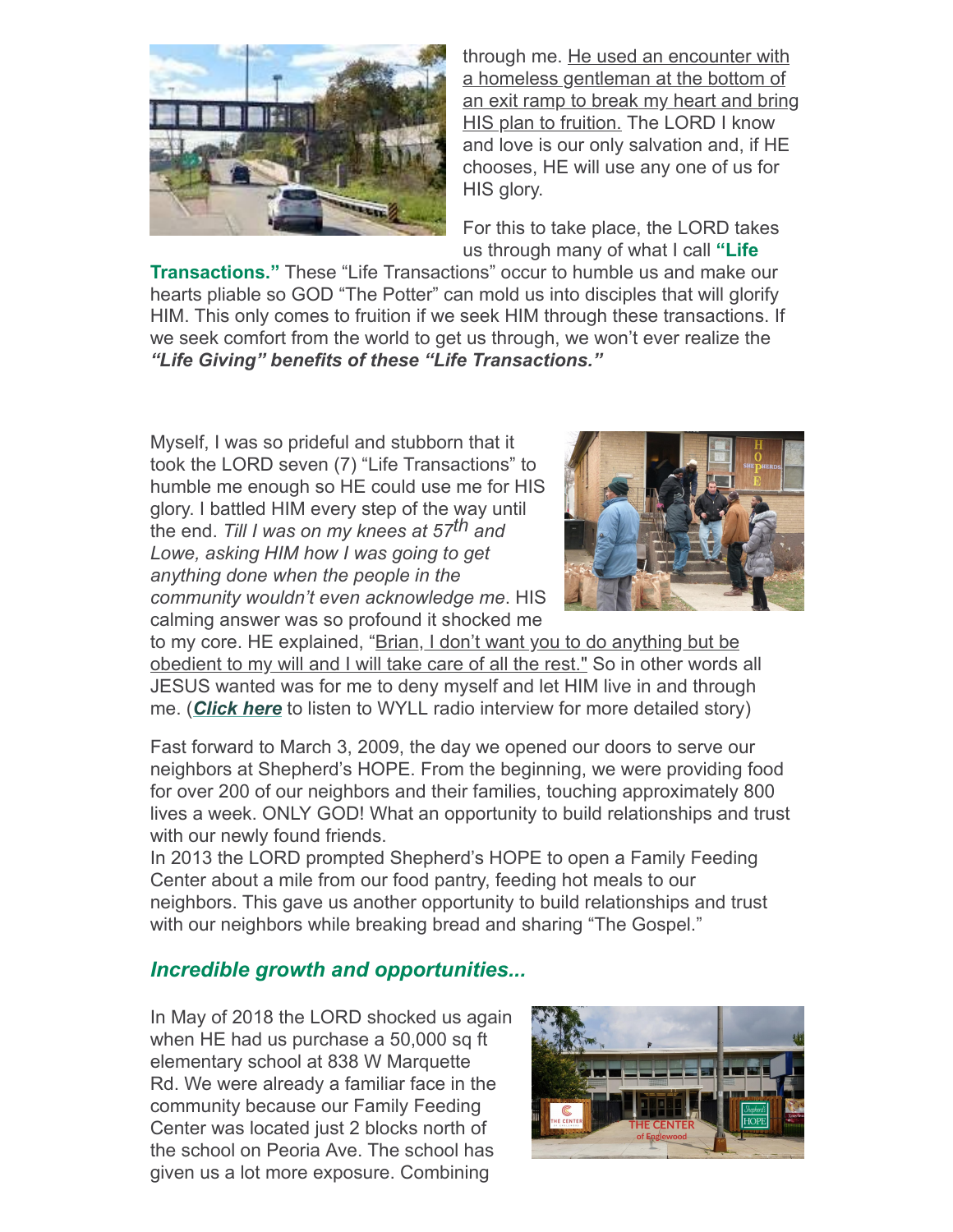that with the Covid pandemic, **we are now touching more than 5,000 lives a week through our food distribution network**. By the LORD's mercy and grace over 350 youth/teens are being served daily through our youth ministry (By the Hand Club for Kids), teen ministry (IMPACT Family Center) and through our newest member of the team (Basketball by Blue), serving both youth and teens. We also have a daycare for children (Pass It On Academy), a legal services program, a vision clinic, a medical clinic and 2 churches all operating at The Center of Englewood.

The reason I am focusing on the history of Shepherd's HOPE is because I wanted you to see that this was all the LORD's doing one "Life Transaction" after another until he made me and others involved in these ministries pliable enough so that HE could mold us into the people HE needs to glorify HIMSELF anywhere HE sends us. At the age of 59, HE could finally start to use me for HIS glory. What a patient LORD we serve. AMEN! AMEN!

If you have been with us for the past 12 years, you have seen what HE can do with a few obedient servants dedicated to HIM and HIM alone. When I think about it, it just blows my mind! My expectations for the ministry were not anywhere near where the LORD has taken Shepherd's HOPE. HE is constantly growing HIS ministry. What it will look like next month GOD ONLY KNOWS! That is what makes it exciting to serve HIM every day. Thank you, LORD!

## **"Improvements Ahead"**

![](_page_2_Picture_4.jpeg)

Speaking of the future, we are making plans to upgrade the building from a growth, comfort, and needed repair perspective. We are planning on adding a **14'X14' walk-in freezer to the Food Pantry so that we will then have the much-needed freezer space for the growing need**. We have a commitment from the Greater Chicago Food

Depository to pay for at least 75% of the \$28,500.00 cost to purchase and install the unit. We need your help with the additional \$7,125.00.

Also on our agenda for this fall is adding **lighting in the auditorium**. The simplest and least expensive way to accomplish this is by adding 10 wall scones on the east and west side of the auditorium. The cost for the electrical work and 20 wall scones will be \$5,350.00.

**Next we need to air condition the rooms for the youth and teen ministries, daycare, vision and medical clinics.** The most economical and efficient units for this purpose are called mini-splits (see illustration: top unit on inside, bottom unit on outside). They have been used in Europe for decades. One self-contained unit per classroom. There are 19 rooms that we would like to complete by next spring. The average cost per unit

![](_page_2_Picture_9.jpeg)

installed is \$1650.00. The total amount we need to raise is \$31,350.00.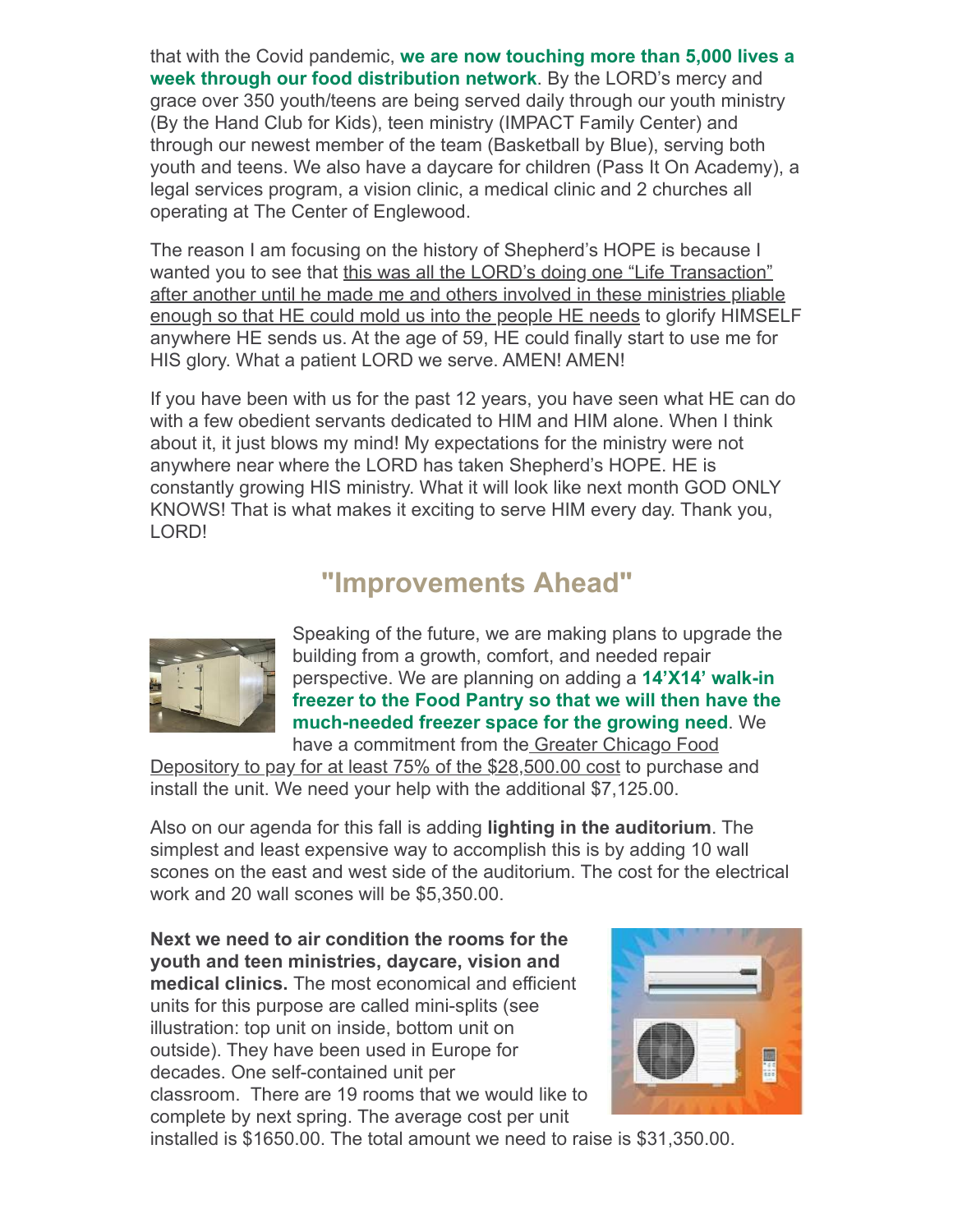The most important item we have to address before winter is the rebuilding of 2 of the 3 pumps that move the hot water from the boilers to the classrooms and the rest of the building. The cost to rebuild the 2 pumps is \$8580.00

We also have some landscaping to complete around the building. We've budgeted \$7500.00 for this project.

The priorities for completion are:

| 1. Rebuilding boiler pumps   | \$8,580  |
|------------------------------|----------|
| 2. Walk-in freezer           | \$7,125  |
| 3. Auditorium lighting       | \$5,350  |
| 4. Air conditioning 19 rooms | \$31,350 |
| 5. Landscaping               | \$7,500  |

**Your financial support of any of these much-needed projects can make a valuable difference to all the programs operating at the Center of Englewood!** If you work for (or know of) a company that might be interested in sponsoring one or more of these projects, please **[contact us](mailto:b.anderson@shepherdshopechicago.org)**.

## **More About Brian's "Life Transactions"**

The LORD is the only person that knows what we will face tomorrow! At Shepherd's HOPE we do not make any decisions without consulting the LORD first.

Because of something that happened to me in my senior year of college, my life was turned upside down. I took what the Bible calls the wide path running away from GOD and running headfirst into the world. I became spiritually bankrupt while becoming what some would call financially well off. My new god was the world system. You all know where I am today, but how I got there and what I went through is a great story of God's redemption. (**[click here](https://vimeo.com/153284114)** for WYLL radio interview)

From loving JESUS and believing in HIM as a young boy until I was 19 years old. Then from the age of 20 to 45, I became enamored with the world with all its infidelity and depravity that left me an empty shell of a human being. At 46, after 25 years of serving the devil, I started to live a life seeking JESUS instead of the world system. I devoted my life to JESUS and HIS purposes for me, surrendering all I am and have to JESUS, glorifying HIM and HIM alone. **I wanted my life to be fully set aside for HIS plans and purposes!**

We at Shepherd's HOPE realize that we can do nothing without JESUS. We've humbled ourselves and are grateful for every sinner HE sends our way. We also realize that HE is everything and nothing good can be brought to fruition without HIM. Please pray for us in these trying times in America and the world, that we at Shepherd's HOPE will be over-comers as our relationship with JESUS grows and as we remain obedient to HIS will.